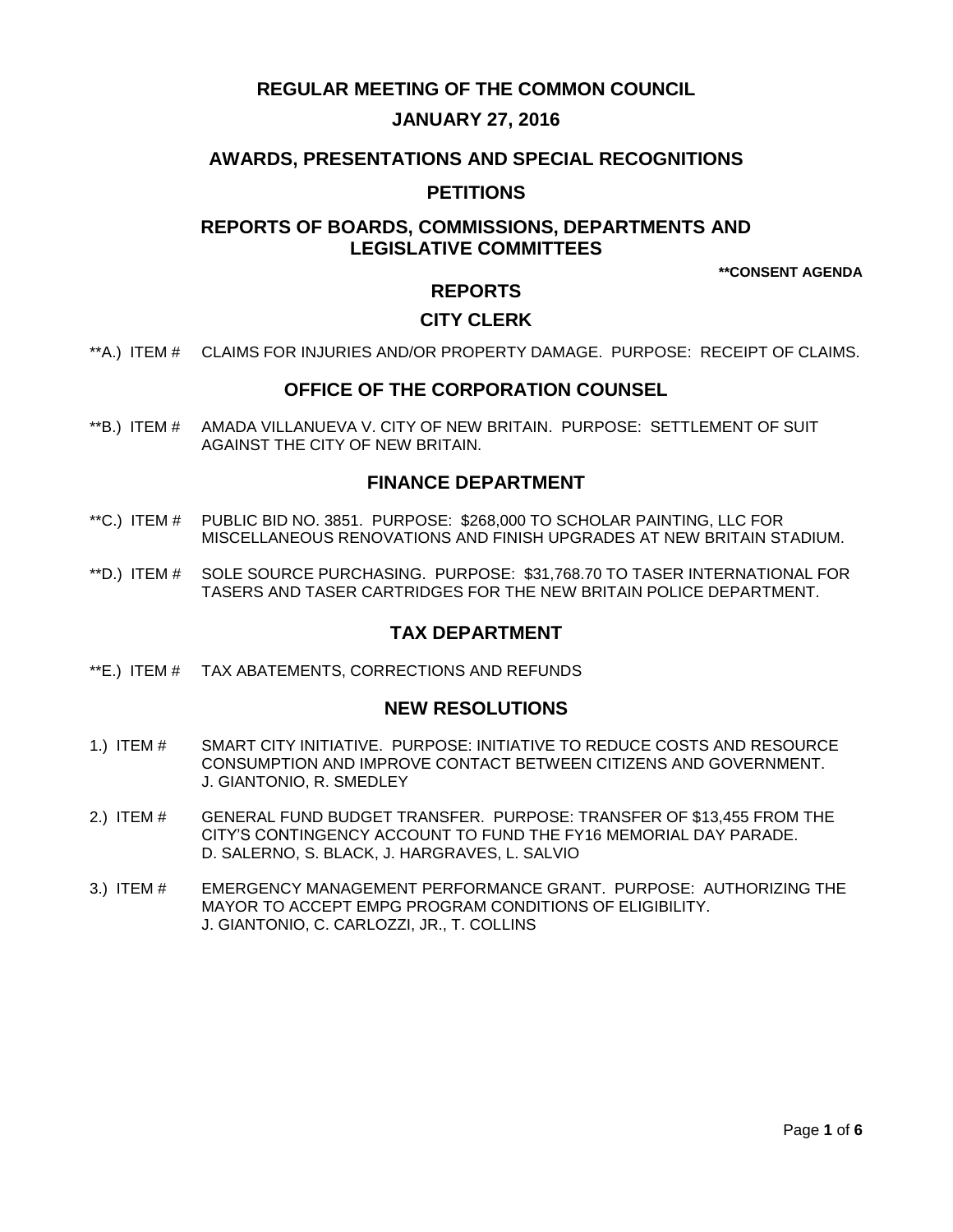#### January 27, 2016

## **REGULAR MEETING OF THE COMMON COUNCIL**

# **JANUARY 27, 2016**

## **AWARDS, PRESENTATIONS AND SPECIAL RECOGNITIONS**

## **PETITIONS**

# **REPORTS OF BOARDS, COMMISSIONS, DEPARTMENTS AND LEGISLATIVE COMMITTEES**

**\*\*CONSENT AGENDA**

# **REPORTS**

### **CITY CLERK**

<span id="page-1-0"></span>\*\*A.) ITEM # CLAIMS FOR INJURIES AND/OR PROPERTY DAMAGE. PURPOSE: RECEIPT OF CLAIMS.

REPORT OF: City Clerk

To Her Honor, the Mayor, and the Common Council of the City of New Britain: the undersigned beg leave to report the following:

ITEM #:

CLAIMS FOR INJURIES AND/OR PROPERTY DAMAGE

CLAIMANTS NAME Casanova, Michael by Atty. Kenworthy Currea, Lillian

> Mark H. Bernacki City Clerk

# **OFFICE OF THE CORPORATION COUNSEL**

<span id="page-1-1"></span>\*\*B.) ITEM # AMADA VILLANUEVA V. CITY OF NEW BRITAIN. PURPOSE: SETTLEMENT OF SUIT AGAINST THE CITY OF NEW BRITAIN.

REPORT OF: Office of Corporation Counsel

To Her Honor, the Mayor, and the Common Council of the City of New Britain: the undersigned beg leave to report the following:

ITEM #:

RE: AMADA VILLANUEVA v. CITY OF NEW BRITAIN, ET AL.

RESOLVED, By the Common Council of the City of New Britain that the sum of FIVE THOUSAND DOLLARS (\$5,000.00) be paid to Amada Villanueva and the Law Firm of Spinella & Associates, her attorneys, in full settlement of her suit against the City of New Britain, et al, now pending in the New Britain Superior Court, New Britain, Connecticut. The plaintiff had alleged that on August 28, 2009, at approximately 3:00 pm, the plaintiff was crossing Corbin Avenue, north of its intersection with Clinton Street. The plaintiff-pedestrian was struck by an automobile while attempting to cross the street. Plaintiff alleged that the incident occurred because of the City of New Britain's negligence and carelessness of improper maintenance of the intersection, signals and crosswalks and also as a result of the City violating its statutory requirements. As a result of the incident, plaintiff alleged to have suffered physical injuries including leg fractures, loss of vision and hearing, cranial and spinal injury, traumatic brain injury, multiple contusions, sprains and other injuries confining the plaintiff to the hospital, rehabilitation center and then to her home. In medical specials, the plaintiff has incurred \$145,253.55. The majority of the medical specials are for St. Francis Hospital (\$94,832) and for Mount Sinai Rehabilitation Center (\$47,006). The current settlement recommendation is made upon the advice of City Attorney Irena J.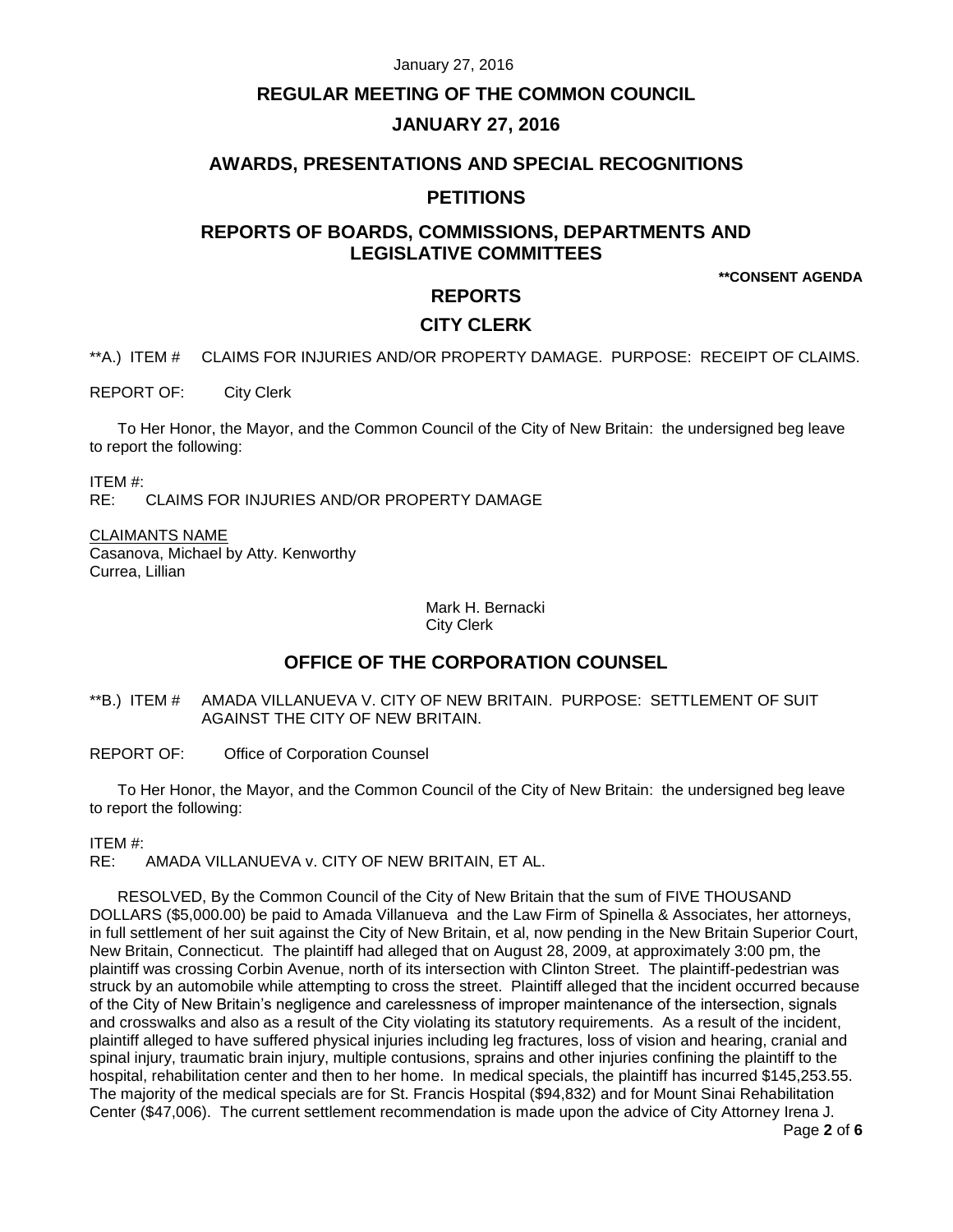#### January 27, 2016

Urbaniak, after settlement negotiations between City Attorney Irena J. Urbaniak and Attorney Paul Spinella and the Honorable Judge Abrams, with the approval and consent of Gennaro Bizzarro, Esq.

This suit is to be withdrawn by the plaintiff without costs to the City of New Britain and settlement is to be made without admission of any liability.

Irena J. Urbaniak City Attorney

## **FINANCE DEPARTMENT**

#### <span id="page-2-0"></span>\*\*C.) ITEM # PUBLIC BID NO. 3851. PURPOSE: \$268,000 TO SCHOLAR PAINTING, LLC FOR MISCELLANEOUS RENOVATIONS AND FINISH UPGRADES AT NEW BRITAIN STADIUM.

REPORT OF: Finance Dept., Purchasing Division

To Her Honor, the Mayor, and the Common Council of the City of New Britain: the undersigned beg leave to report the following:

ITEM #:

RE: Public Bid No. 3851 Miscellaneous Renovations and Finish Upgrades at New Britain Stadium DATE: January 27, 2016

Public Bid No. 3851 was solicited and received in accordance with the Purchasing Ordinances of the City of New Britain for Miscellaneous Renovations and Finish Upgrades at New Britain Stadium for the Parks, Recreation and Community Services Department. Funding for this purchase was approved by the Common Council, Resolution #33146-1, on June 10, 2105. Funding is available for this purchase within the Parks, Recreation and Community Services Department's, account number,0083314601-5454, New Britain Stadium Renovations, Construction Contracts.

Invitations to bid were solicited and the bid was duly advertised in the New Britain Herald Newspaper, the City and State of Connecticut's Department of Administration Services websites and mailed to thirty- one (31) Building Contractors. The Purchasing Agent did not receive any letters from the Building Contractors on the mailing list indicating that they could not provide a response to the bid request. Response were received as per attached.

The bids were reviewed for conformance to specifications by the Director of the Parks, Recreation and Community Services Department, the City's On-call Engineering Company associated with this project and the Purchasing Agent. Therefore the Director of the Parks, Recreation and Community Services Department is recommending that the bid be awarded for the base bid and bid Alternate 1 and bid Alternate 2 to Scholar Painting, LLC of Seymour, CT who submitted the lowest responsible bid and met all of the bid specifications for the Miscellaneous Renovations and Finish Upgrades at New Britain Stadium.

RESOLVED: That the Purchasing Agent be and is hereby authorized to issue a purchase order for the base bid and bid Alternate 1 and bid Alternate 2 for a total price of \$268,000.00 and enter into a contract for the Miscellaneous Renovations and Finish Upgrades at New Britain Stadium with Scholar Painting, LLC of Seymour, CT per the terms and specifications of Public Bid No. 3851.

> Jack Pieper Purchasing Agent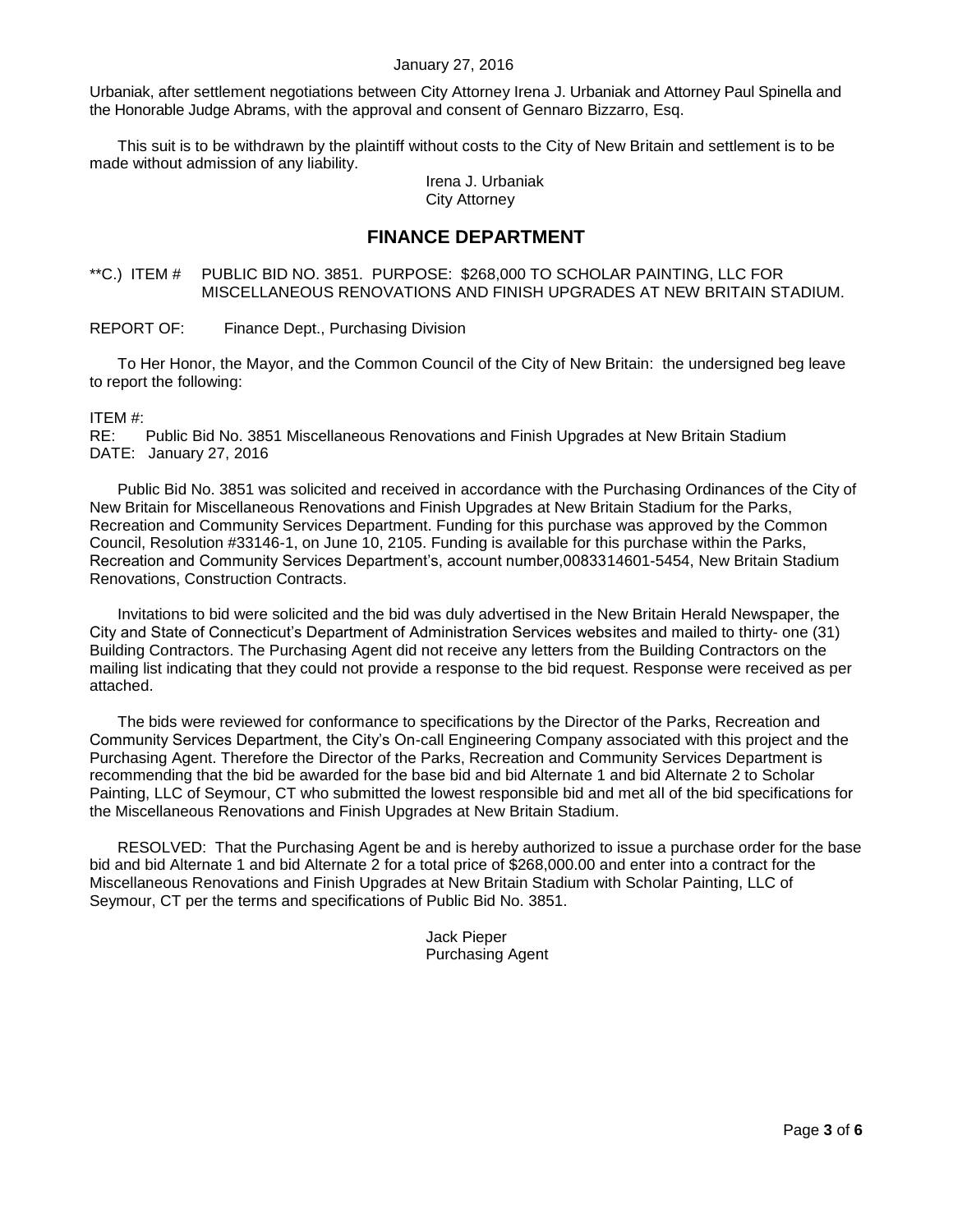#### <span id="page-3-0"></span>\*\*D.) ITEM # SOLE SOURCE PURCHASING. PURPOSE: \$31,768.70 TO TASER INTERNATIONAL FOR TASERS AND TASER CARTRIDGES FOR THE NEW BRITAIN POLICE DEPARTMENT.

#### REPORT OF: Finance Dept., Purchasing Division

To Her Honor, the Mayor, and the Common Council of the City of New Britain: the undersigned beg leave to report the following:

ITEM #:

RE: Tasers and Taser Cartridges for the New Britain Police Department

DATE: January 27, 2016

In accordance with City Code of Ordinances, Chapter 2, Article VIII, Division 1, Section 2-538 (a), a purchase order was requested by the New Britain Police Department for the purchase of Tasers and Taser Cartridges.

| Supplier            | Need Supplies     | Quantity | Unit Price  | <b>Total Price</b> |  |
|---------------------|-------------------|----------|-------------|--------------------|--|
| Taser International | Tasers w/Warranty | 20       | \$1.230.31  | \$24,606.20        |  |
| Scottsdale, AZ.     | Taser Cartridges  | 250      | \$28.65     | \$7,162.50         |  |
|                     |                   |          | Total Cost: | \$31,768.70        |  |

The New Britain Police Department has requested the purchase of twenty (20) Tasers, each with an extended 4 year warranty, and Taser Cartridges. Taser International is the manufacturer of the Tasers and Taser Cartridges. They no longer have a dealer in the State of Connecticut where their products can be purchased. All purchases for the Tasers and Taser Cartridges must be made directly from Taser International. The Purchasing Agent verified this and has been in contact with Taser International. Therefore bid solicitation for the purchase of the Tasers and Taser Cartridges would not be beneficial to the City. Funding is available for this purchase in the Police Department's account numbers 001211015-5614, Ammunitions and Explosives.

RESOLVED: That the Purchasing Agent is hereby authorized to issue a purchase order for \$31,768.70 to Taser International of Scottsdale, AZ for the purchase of Tasers and Taser Cartridges for the New Britain Police Department.

#### Jack Pieper Purchasing Agent

# **TAX DEPARTMENT**

### <span id="page-3-1"></span>\*\*E.) ITEM # TAX ABATEMENTS, CORRECTIONS AND REFUNDS

REPORT OF: Tax Collector

To Her Honor, the Mayor, and the Common Council of the City of New Britain: the undersigned beg leave to report the following:

ITEM #:

RE: Tax Abatements, Corrections and Refunds

The Collector of Taxes has referred a list of tax abatements, corrections and refunds. Acceptance and adoption is respectfully recommended.

> Cheryl S. Blogoslawski Tax Collector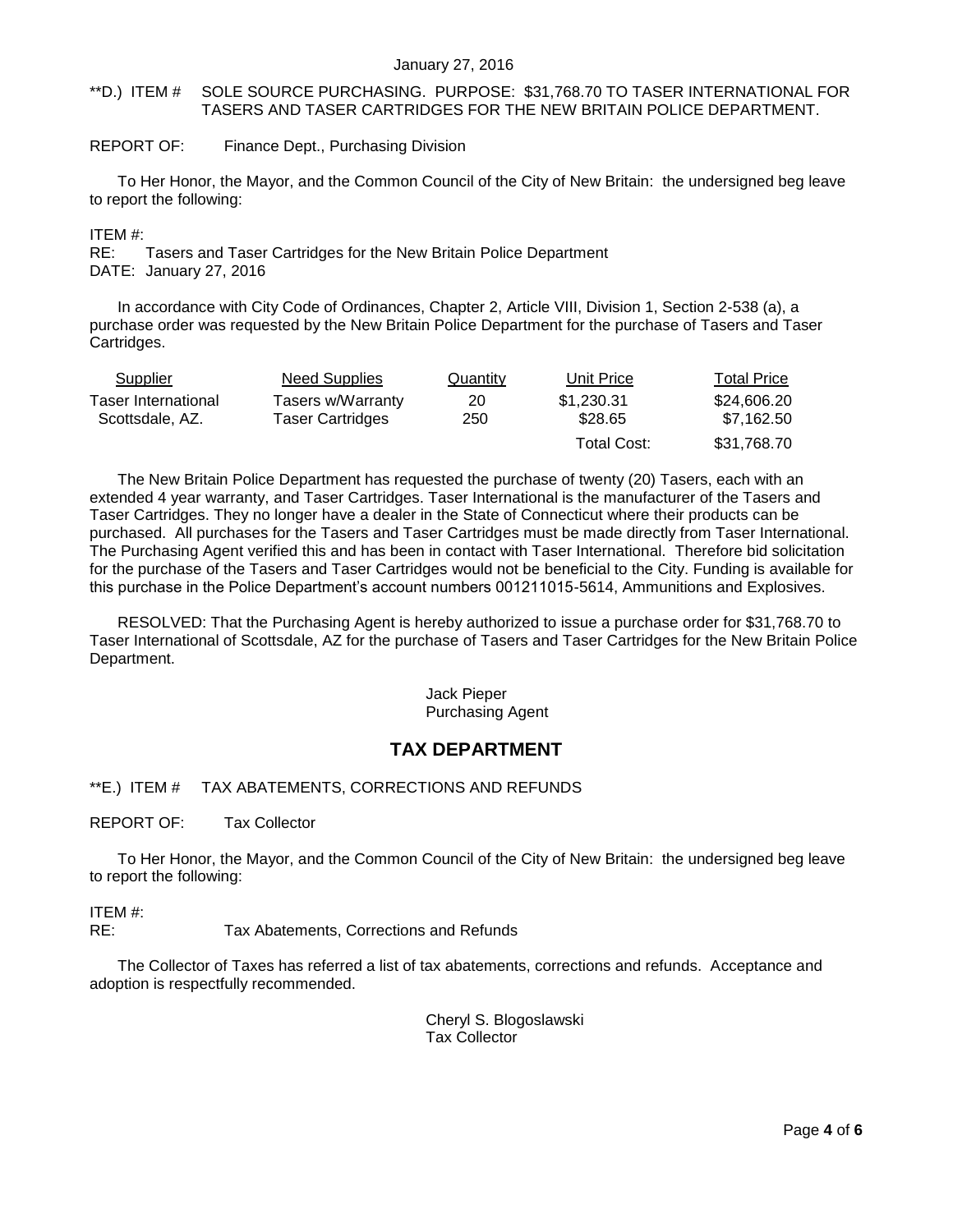# **NEW RESOLUTIONS**

#### <span id="page-4-0"></span>1.) ITEM # SMART CITY INITIATIVE. PURPOSE: INITIATIVE TO REDUCE COSTS AND RESOURCE CONSUMPTION AND IMPROVE CONTACT BETWEEN CITIZENS AND GOVERNMENT. J. GIANTONIO, R. SMEDLEY

Item# RE: SMART City Initiative

To Her Honor, the Mayor, and the Common Council of the City of New Britain: the undersigned beg leave to recommend the adoption of the following:

WHEREAS, Mayor Erin E. Stewart, has launched a SMART City initiative where the city uses information and communication technologies to enhance quality, performance, and interaction with urban services to reduce costs and resource consumption and to improve contact between citizens and government; and

WHEREAS, the City of New Britain will endeavor to achieve its goals with the help of the Mayor's Energy and Innovation Committee; and

WHEREAS, The City of new Britain will seek to utilize the ideas such as conservation of energy in municipal buildings, the utilization of SMART technology to manage and control energy usage including the retrofitting of street light systems, and utilizing fuel cell technology among many other initiatives that will be set by the committee.

NOW THEREFORE BE IT RESOLVED, that Mayor Erin E. Stewart and the Common Council of the City of New Britain are committed to creating a new and improved "Hardware City" that will seek to reduce the city's carbon footprint and enable citizens to be energy conscious for generations to come.

> Alderman Jamie Giantonio Alderman Robert Smedley

<span id="page-4-1"></span>2.) ITEM # GENERAL FUND BUDGET TRANSFER. PURPOSE: TRANSFER OF \$13,455 FROM THE CITY'S CONTINGENCY ACCOUNT TO FUND THE FY16 MEMORIAL DAY PARADE. D. SALERNO, S. BLACK, J. HARGRAVES, L. SALVIO

Item # RE: Memorial Day Parade 2016

To Her Honor, the Mayor, and the Common Council of the City of New Britain: the undersigned beg leave to recommend the adoption of the following:

Overview: Every year the City of New Britain has a Memorial Day Parade and money is budgeted in the Parks, Recreation and Community Services Department to fund this festivity. In the FY 16, due to the current economic situation of the City, this line item was not funded. This resolution is to fund the FY 16 Memorial Day Parade for the City of New Britain.

Whereas, the Parks, Recreation and Community Services Department at the City of New Britain is responsible for making all the arrangements for the Memorial Day Parade. The Department is requesting \$13,455 in order to pay for the Memorial Day Parade bands and entertainment, and

Whereas, there are monies available for this purpose under the City's Contingency account, Therefore, Be it

Resolved, that the FY 2015-2016 General Fund Budget be transferred for this purpose as follows:

| Decrease              |                                       |    |        |
|-----------------------|---------------------------------------|----|--------|
| Expenditure:          |                                       |    |        |
| 001625101-5871        | Admin & Contingency - Contingency     | ۰D | 13,455 |
|                       |                                       |    |        |
| Increase Expenditure: |                                       |    |        |
| 001420001-5124        | Recreation Programs - Part Time Staff |    | 600    |